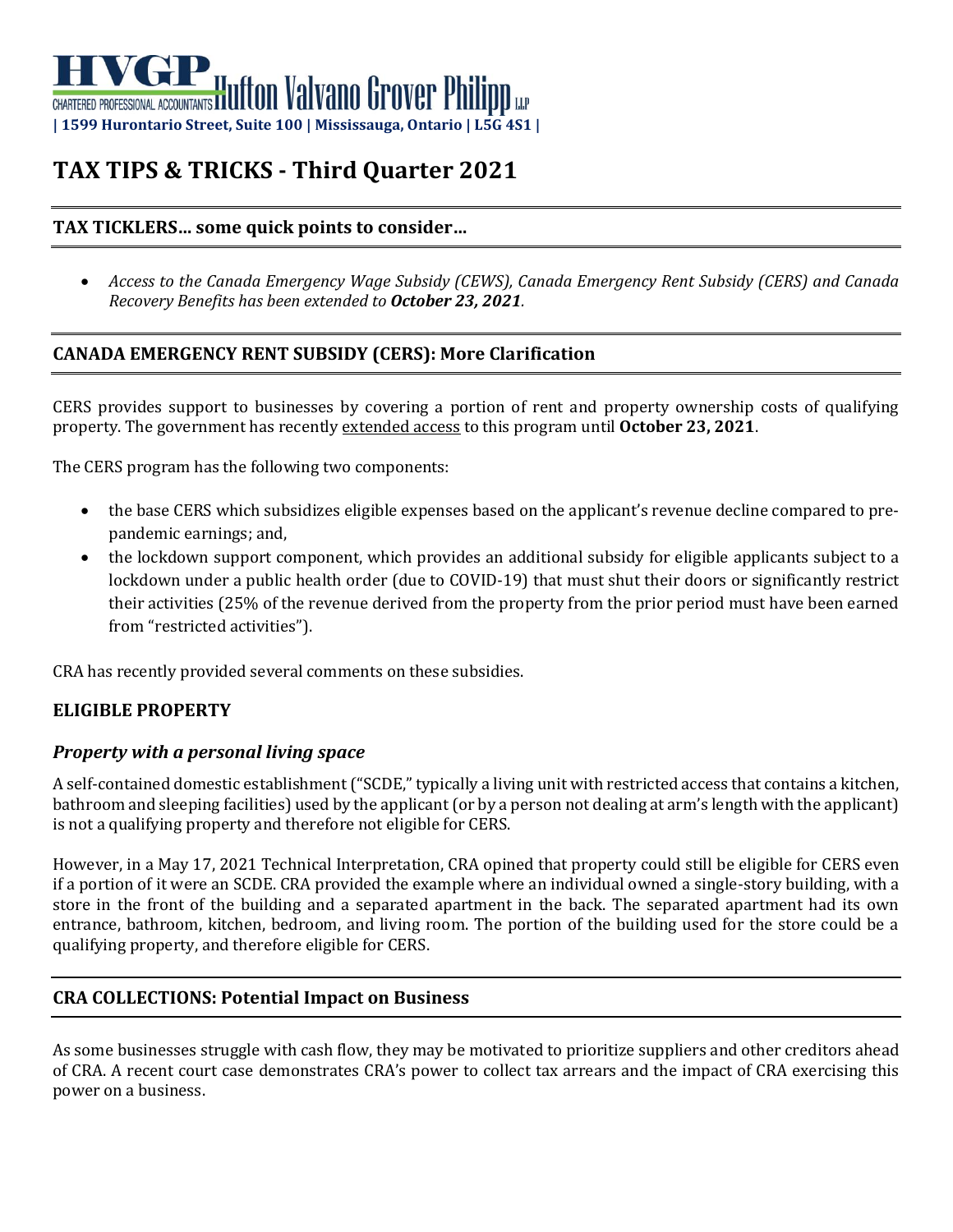

In a June 11, 2021 Court of Queen's Bench of Alberta case, the taxpayer had fallen into arrears in respect of both GST/HST and payroll remittances. Payment arrangements were entered into with CRA to assist in meeting the obligations. However, after failing to meet the agreed-upon terms, requirements to pay (RTPs) were issued to several of the taxpayer's clients.

RTPs are legal documents that require recipients (the taxpayer's clients in this case) to submit payment to CRA rather than the taxpayer. The RTP gives priority to CRA over most other creditors.

After the taxpayer had renegotiated a new payment plan, all RTPs were cancelled except for the one to its largest client. After struggling to meet the new payment plan and facing a new withholding liability, CRA once again issued RTPs. Shortly after, the taxpayer lost its largest client (the one that the sole RTP had been issued to previously).

The taxpayer advised CRA that it was considering receivership, which led to the seizure of assets and issuance of more RTPs. One client sent a letter to the taxpayer that noted that CRA had visited them personally to serve the RTP and implied that the taxpayer could be out of business or shut down. Further, the client noted that they were asked by CRA whether they could get their parts from alternate suppliers, and the client indicated that they were now considering doing so.

#### *Taxpayer loses*

The court found that CRA and its agents did not owe a duty of care to the taxpayer, that there was no negligence, and that the government's actions did not unlawfully interfere with the economic relations of the taxpayer.

*ACTION ITEM: CRA can collect your tax liability by requiring your clients to pay them rather than you. To limit the business and operational issues arising from an RTP, steps should be taken proactively to communicate with CRA collections.* 

# **TRAVEL ALLOWANCES: Limited Distance Covered**

In a March 5, 2021 French Technical Interpretation, CRA commented on whether a travel allowance paid to employees on a per kilometre basis, but only up to a limited number of kilometres, could be a non-taxable allowance.

For the allowance to be non-taxable, it must be a reasonable allowance for the use of a motor vehicle when travelling in the performance of employment duties. Further, measurement of the use of the vehicle must be based solely on kilometres, or the allowance will be deemed unreasonable and therefore taxable.

First, CRA opined that placing a cap on the number of kilometres covered would not mean that the measurement was not based solely on kilometres. As such, it would not automatically be unreasonable.

However, the allowance could still be unreasonable since it may not be high enough in relation to the total motor vehicle expenses that the employee is expected to incur in the performance of their employment duties. If considered unreasonable, the allowance would be taxable.

*ACTION ITEM: Structure compensation for the employment use of an employee's vehicle carefully to ensure that any allowance received will not be taxable to the employee. A taxable assessment after the fact can create significant employee/employer issues.*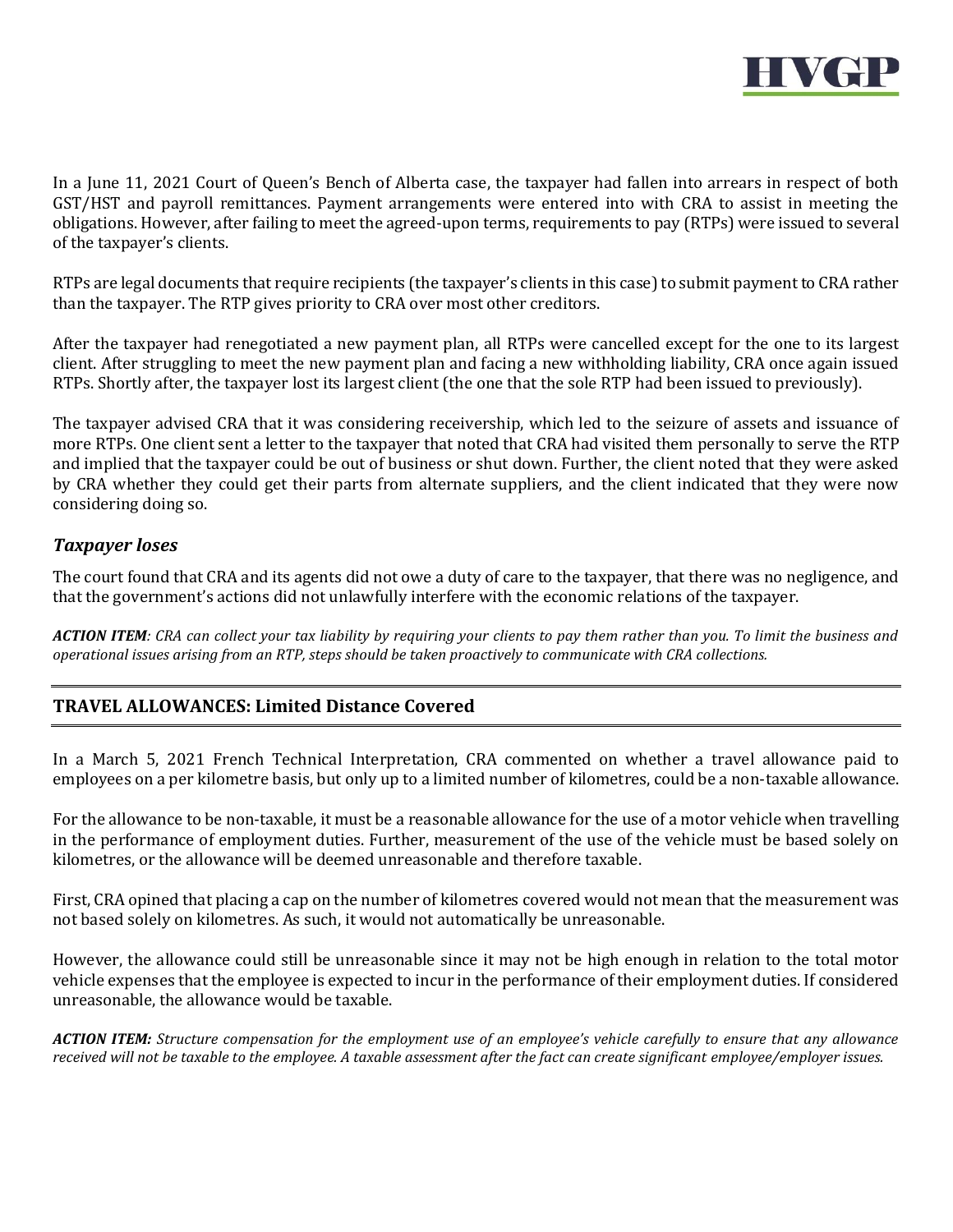

### **COVID-19 MEDICAL EXPENSES: Tax Treatment**

Medical expenses eligible for a personal tax credit are limited to those specifically provided for by the Income Tax Act. While an expense may clearly relate to an individual's health, it may still not be an eligible medical expense. CRA recently provided comments on a number of medical expenses related to COVID-19.

#### *Face masks*

In a February 25, 2021 Technical Interpretation, CRA opined that the costs of a non-medical mask, that is mostly used to protect others from the wearer, would not likely qualify as a medical expense. However, in the specific situation where a medical practitioner prescribes a medical face mask or respirator for a patient to cope with or overcome a severe chronic respiratory or immune condition, the mask or respirator would likely be an eligible medical expense.

#### *COVID-19 vaccines and tests*

In an April 22, 2021 Technical Interpretation, CRA opined that a COVID-19 vaccination received outside of Canada and a COVID-19 test (for example, those required for travel) must be prescribed by a medical practitioner to potentially be eligible as a medical expense. CRA also reiterated that they do not have the discretion to waive the prescription requirement.

#### *Leasing costs of temporary accommodations*

In a January 19, 2021 Technical Interpretation, CRA stated that the leasing cost of a second condominium to protect a family member's health during the COVID-19 pandemic does not qualify as an eligible medical expense.

*ACTION ITEM: Although expenses may relate to an individual's health, they should still be reviewed to determine eligibility for the medical expense tax credit. Collect medical-related expenditures throughout the year such that at personal tax time, we can review whether an expense is eligible or not.* 

# **CANADA EMERGENCY RESPONSE BENEFIT (CERB): Repayments**

Self-employed individuals whose net self-employment income was less than \$5,000 will not be required to repay CERB, as long as their gross self-employment income was at least \$5,000 (in 2019 or the previous 12 months preceding the application) and they met all other eligibility criteria.

On May 12, 2021, a remission order that would allow this relief was released. For the debt to be remitted, individuals will need to file their 2019 and 2020 tax returns before December 31, 2022. The explanatory notes also indicated that CRA estimates approximately 30,000 individuals will benefit from this remission order.

Individuals who have already repaid CERB due to their net income being less than \$5,000 (but meeting all other eligibility criteria) will need to apply by completing Form T180 to get reimbursed for their repayment. Eligible applicants can expect reimbursements within about 90 days of submitting their applications. It is estimated that approximately 6,500 individuals could receive this type of reimbursement. CRA has also noted that, if a taxpayer is reimbursed for their CERB payment repaid in 2020, CRA may reassess their 2020 tax return.

*ACTION ITEM: If you repaid CERB for the above reasons, make sure to apply to have the amount reimbursed.*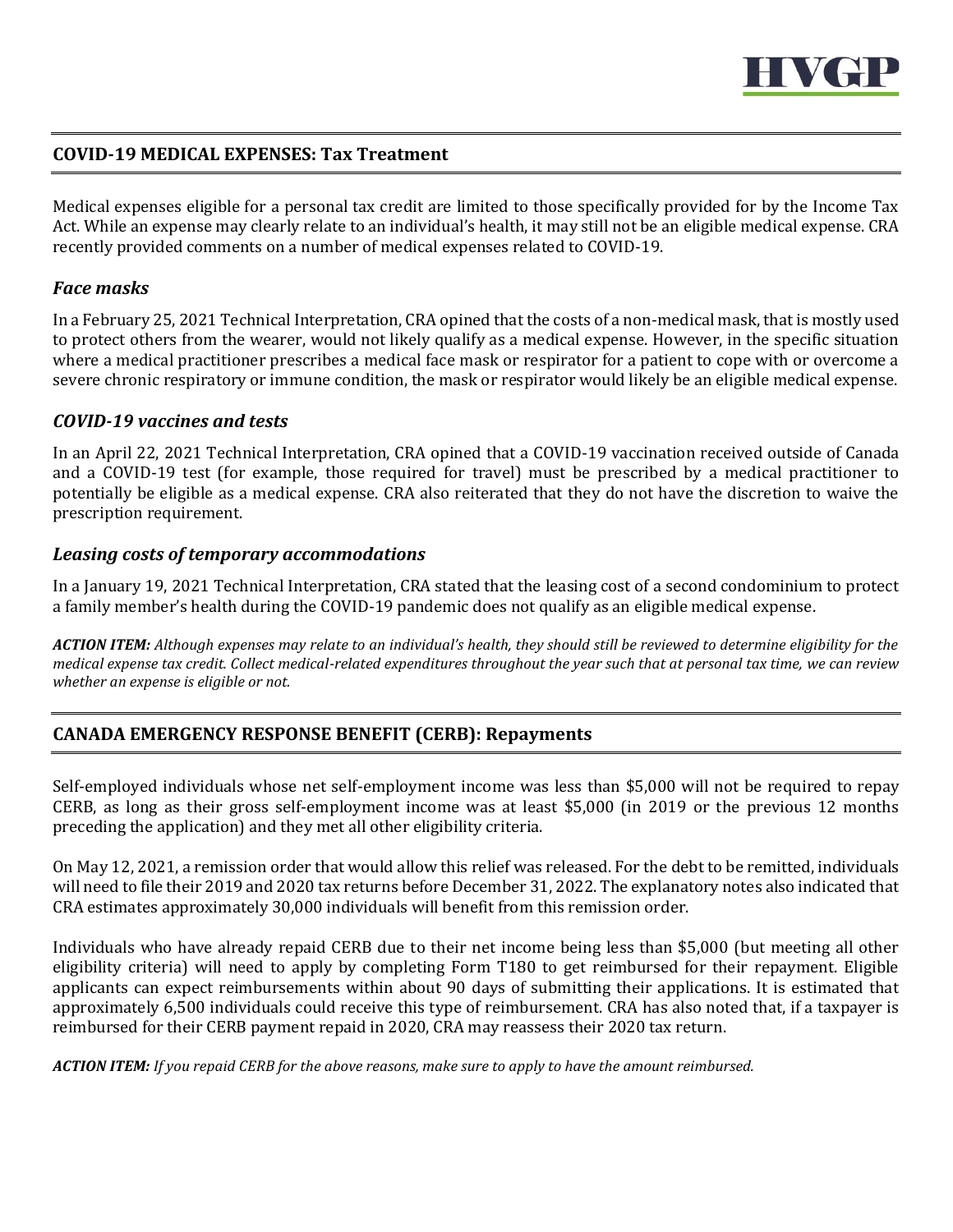

# **TFSA: Excess Contributions**

Individuals who contribute excess amounts into their TFSA are subject to a penalty tax of 1%/month on the excess amount for each month that the TFSA is overcontributed. However, CRA has the discretion to waive this penalty tax if the excess amount resulted from reasonable error and the excess contribution, plus any income or capital gains reasonably attributable to them, is withdrawn without delay.

CRA recently considered whether relief on this penalty tax could be provided where the value of the TFSA had reduced to nil. They opined that, as the excess contribution could not be withdrawn without delay, they would not have the discretion to waive the penalty tax. As such, the penalty tax would continue to apply until the individual accumulated enough additional TFSA room to cover the excess contribution.

*ACTION ITEM: Under the facts above, CRA does not believe they have the discretion to waive the penalty tax on an excess TFSA contribution. Even where they have that discretion, they often refuse to waive the tax. Care should be afforded to ensure not to make excess TFSA contributions, and if an error is made, it should be corrected as soon as possible.* 

# **WILL AND BENEFICIARY DESIGNATIONS: Are they current?**

#### *RRSP designations*

A May 10, 2021 CBC article demonstrated the importance of reviewing RRSP beneficiary designations. The article discussed the unfortunate cascade of events where, in 2018, a 50-year-old individual went to the hospital for stomach pain and was diagnosed with cancer. He passed away three weeks later, leaving a spouse and a child. It appeared as if the deceased had not reviewed the designated beneficiary on his \$685,000 RRSP, which remained his mother from the time when he had originally set it up while single. Not only did this mean that the surviving spouse and child would not receive these savings, but also that they were effectively liable for the tax on the RRSP funds. Although the will included a clause making the spouse the 100% beneficiary of the estate, this did not override the RRSP beneficiary designation.

While the spouse and mother were able to settle and cover the tax bill with the proceeds of a life insurance policy, the case serves as a good reminder to review whether insurance and registered account beneficiary designations match the current intent of the parties.

#### *Wills*

In a March 16, 2021 Ontario Court of Appeal case, a dispute arose over the interpretation of a will regarding how proceeds from the sale of a cottage were to be distributed. As the deceased's daughters held a life interest in the cottage, the cottage was not sold until more than 40 years after the original owner's death. The proceeds from the sale of the cottage were to go to the grandchildren. However, within the 40-year period, one of the grandchildren passed away. At issue was whether the proceeds should be split among the four surviving grandchildren, or in five parts, with the deceased grandchild's estate and beneficiaries receiving a fifth.

The court used the "armchair rule," which seeks to interpret the will using the same knowledge that the testator had when making the will, and determined that it should be divided into four.

*ACTION ITEM: Ensure to review wills and beneficiary designations when major life events or changes in the family occur. Death or critical illness/injury can arrive unexpectedly, limiting the possibility of estate planning updates that can compound the emotional strife of loved ones after an individual's passing.*